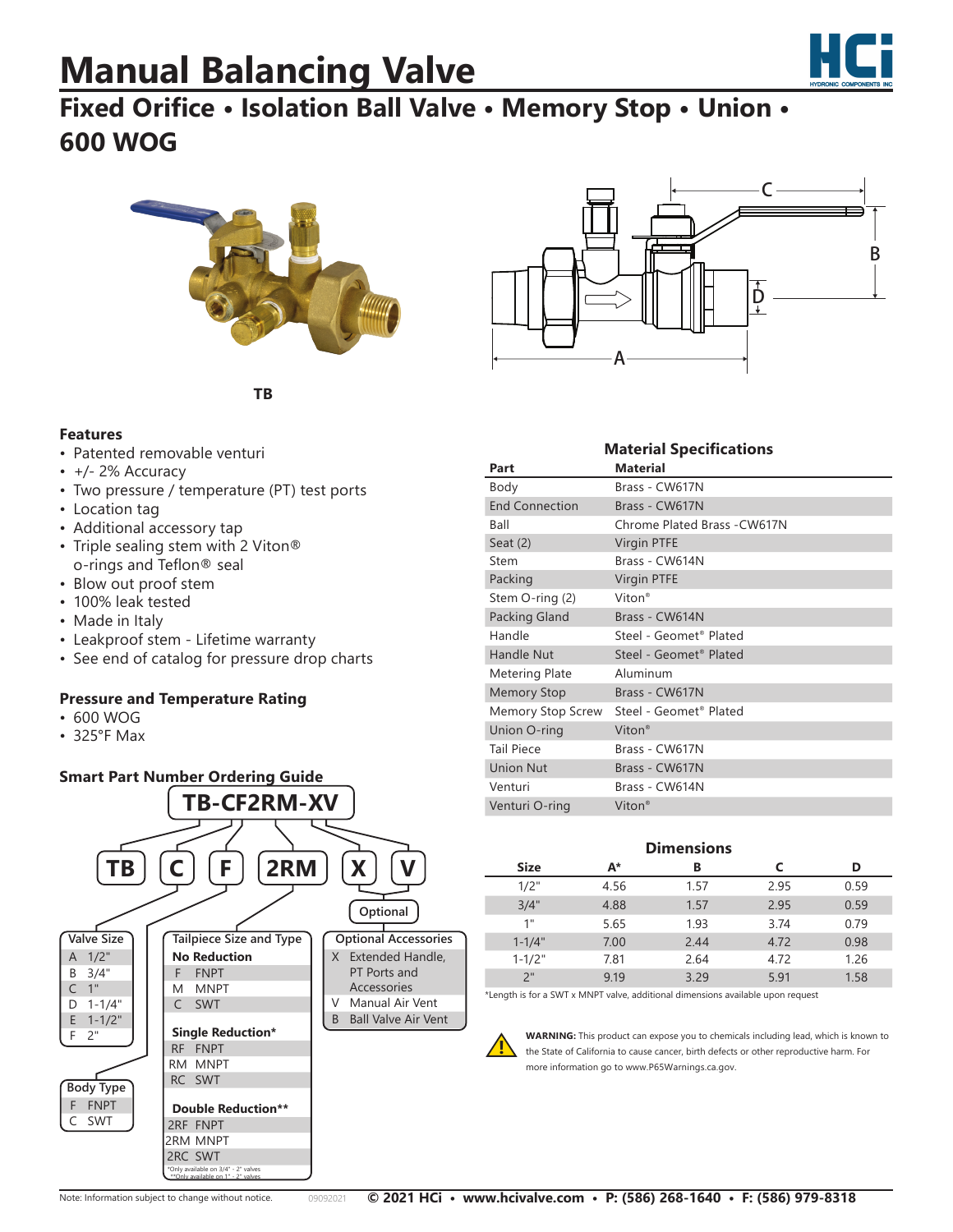

## **Terminator B (1/2" - 1") Terminator B (1/2"- 1")**